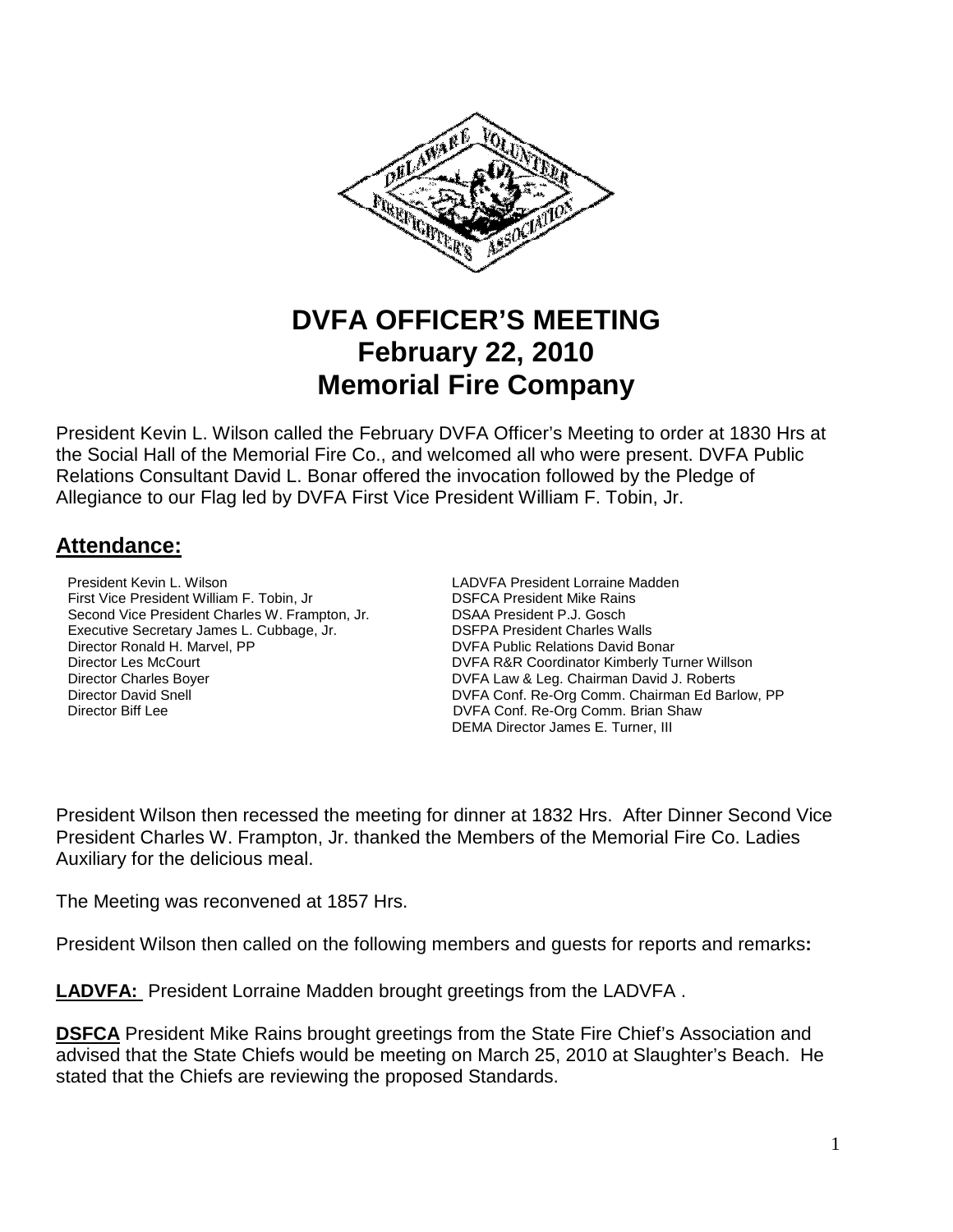**DSFPA** President Charles Walls advised that it has been a very sad time for the DSPFA with the passing of Three Past Presidents and Three Fire Police Officers. He stated that the 50<sup>th</sup> Anniversary of the DSFPA will be held in 2011.

**DSAA** President P.J. Gosch brought greetings from the State Ambulance Association and advised the Association has revised their by-laws. She stated that she was privileged to be a presenter to the NHISTA Review Committee. She then advised that the planning for the 2010 Conference CEU Classes is progressing; they are adding another weekend class and possibly two night classes. Stated the May 3 & 4, 2010 will be EMS Day on the Hill in Washington, DC.

**SFPC** Vice Chairman David J. Roberts reported that the Standards Committee is reviewing the comments that they have received to date. The Title 16, Chapter 66 re-write is still in progress and the updated changes to the Ambulance Standards are ready to go to public comment.

**DEMA** Director James E. Turner, III stated that the two major winter snow storms were a trying couple of weeks for his agency. He discussed some of the issues that are being addressed in regards to the storms and welcomed comments, suggestions or complaints so that they could be addressed. He further reported that Delaware would be applying for a Presidential Declaration in regards to the snow storms. Fire Companies would be asked to prepare a list of expenses incurred during this event.

**President Kevin L. Wilson** reported on the following items:

**Recruitment & Retention** Advised that under the SAFER Grant that the DVFA had hired a part-time Recruitment Coordinator, Jill Graham who has resigned to take a position out of state. He then introduced our new Recruitment Coordinator Kimberly Turner Willson; many are familiar with Kim as she was the DVFA Administrative Assistant before returning to college several years ago. He is confident that she will do a great job and welcomed her to the Fire Service Team. Kim thanked everyone for the kind welcome and advised she is reviewing the sub-grants that had been submitted.

**Office Manager** Advised that during the employee reviews in July it was discussed that the current title of Administrative Assistant did not properly describe the duties of that position. After a review of the position by the Chair Officers it is recommended that the position title be changed to Office Manager.

## **Motion by Director Charles Boyer, Seconded by Mike Rains that the position held by Melissa Kiser be changed to Office Manager. Motion Carried.**

**Budget Cuts** Stated that \$79,500 had been cut from the Governors Recommended Budget for the matching funds for Fire Prevention. He also stated that \$40,000 had also been cut for Immunizations to first responders. He advised that getting those items returned to the Budget will be a DVFA priority.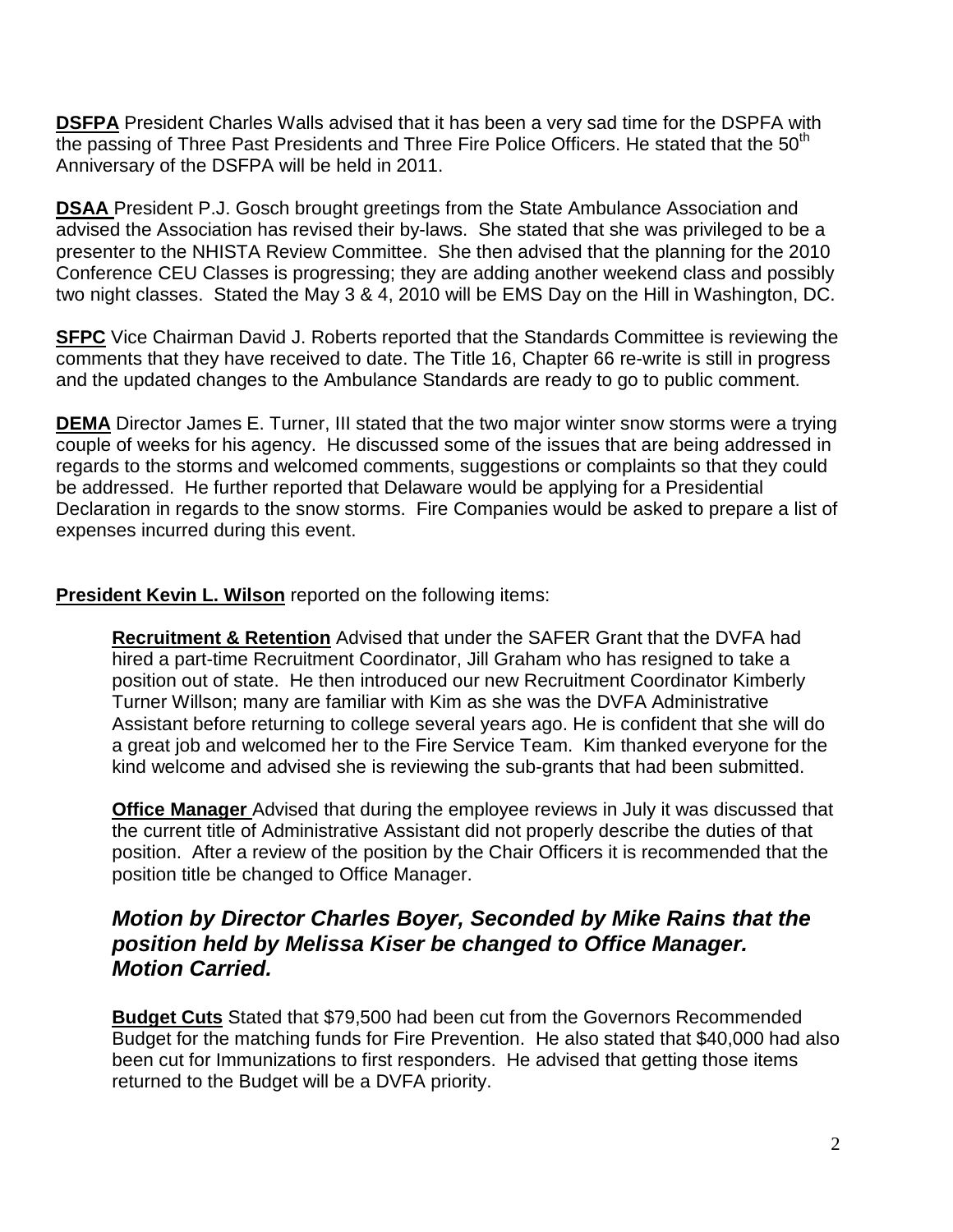**CFSI Dinner** Advised that the 22<sup>nd</sup> CFSI Dinner would be held in Washington, DC at the Washington Hilton on Thursday, April 29, 2010. He would encourage everyone to purchase tickets to this event. Information is on the DVFA Web Page.

**100,000th Smoke Detector** Reported that he has been in contact with Governor Markell and that an event to commemorate the "Wake Up Delaware" program's 100,000<sup>th</sup> Smoke Detector giveaway would be held in Dover in the near future. The details will be forthcoming.

**DVFA Executive Committee Review Ad Hoc Committee** President Wilson stated the committee is looking at all aspects of the Executive Committee Meeting and will make recommendations for changes, additions or deletions to the present meetings format, if you have any comments please submit them to Chairman Ron Marvel.

**DVFA Executive Committee Registration Committee** President Wilson advised that he is making the Registration Committee for each Executive Committee Meeting a regular committee. It will be their duty to register the voting members of each company. thereby encouraging Member Companies to choose members that will represent them at the Executive Committee Meetings who can vote and carry back to their companies the important business of this Association. The committee will remain as appointed.

 DVFA Director Charles Boyer, Chairman, Sta. #46 DVFA Sgt. at Arms, Domenic Messina, Sta. #80 DVFA Sgt. at Arms, Tony Guzzo, Sta. #19:

**First Vice President William F. Tobin, Jr.** Reported on the following items:

**DVFA Web Page** He advised if you see errors or something you would like posted, to please contact him or any member of the committee.

**President's Handbook** Reported that the he and PP Robinson are finalizing the last several sections and should be completed soon.

**Governmental Affairs** Stated that the DVFA had an opportunity to make a presentation to the Joint Finance Committee on February 16<sup>th</sup> thru the courtesy of Co-Chairman Dennis Williams. GAC member Bob Sutton made the presentation that he had prepared for Sta. #17, Five Points meeting with their legislators with a few modifications. He felt that the presentation was well received by the members of the Joint Finance Committee. The next GAC meeting will be on Wednesday, February 24 at Little Creek.

**Second Vice President Charles W. Frampton, Jr.** Reported that he is still requesting the Fire Company contacts for the Voter Registration Committee. They have set two training dates: The meeting in Sussex had 3 participants, Kent County had eleven, and New Castle County is Wednesday night. There also may be a makeup date.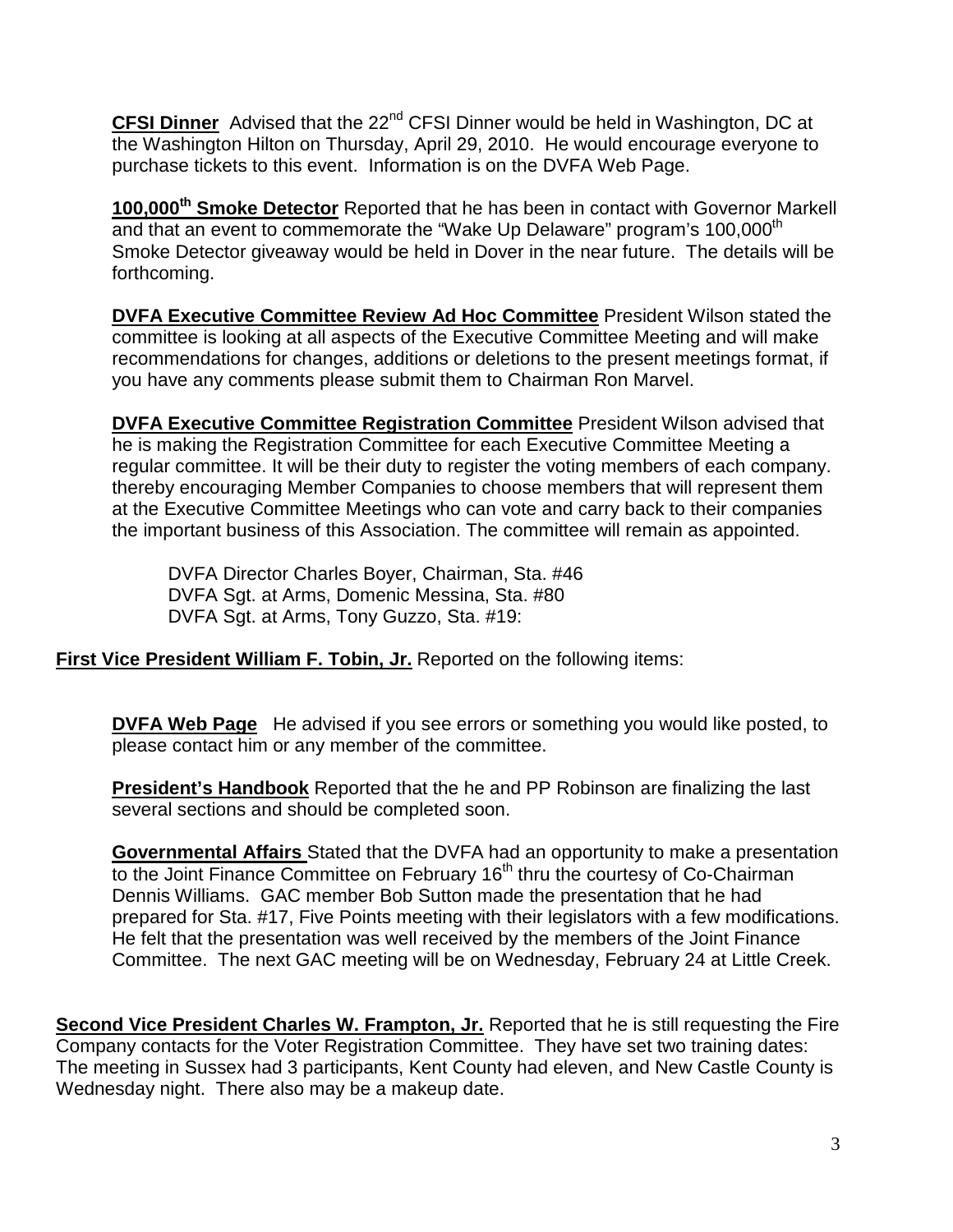#### **Treasurer J. Allen Metheny, Sr** was excused with no report

**2010 Conference** Chairman Sawyer was excused, Executive Secretary advised the next Conference Committee meeting will March 1, 2010 at 7 PM at the Dover Sheraton

**Conference Re-Organization** Chairman Ed Barlow advised that his committee would make a presentation to the Executive Committee Meeting on March 14, 2010. He provided copies to all present and requested that the DVFA Office make copies to be distributed at the March Executive Committee Meeting.

**Federal Legislative Issues** DVFA PP Stephen P. Austin was excused. Executive Secretary Cubbage reported the following:

Thank you for excusing me from this meeting and the Executive Committee meeting. I am still in Florida but very much engaged on a number of issues. Here are the top items:

- Jobs bill is in disarray and we may not see any further stimulus money for jobs. There was some movement to rehire a number of career firefighters laid off by local governments this funding is questionable.
- Recognizing the state of the budget the fire service groups agreed to request funding for FIRE and SAFER at \$420 million each. This would be an increase of \$30 million for FIRE. I have agreed to this figure. In a letter to Congress there is also a request for fund the USAR Teams for \$50 million.
- The DVFA supported the Fire Sprinkler Incentive Bill but because of the reduction in tax revenue expected passage of this legislation is questionable.
- I want to remind all our officers and directors of the importance of attending the Presidents Council Meeting on Saturday April 10<sup>th</sup> at Station 45 Clayton. This is an opportunity to meet the officers of the mid-Atlantic fire associations and learn about their issues.

**DVFA Foundation** Executive Secretary Cubbage reported for Chairman Stephen P. Austin that the Foundation met on Monday, October 19, 2009 at the Kent County EOC. The next meeting will be May 10, 2010. All are Welcome.

Legislative Committee Chairman Dave Roberts advised that his Committee wants to meet with the Governmental Affairs Committee to coordinate and have a single message coming from the DVFA.

**Public Relations Consultant** Dave Bonar commented on the excellent media coverage during the recent snow storms. Requested that you take photos of special events and submit them to your local newspaper, it gets your message out. If you have not made contact with your local legislator take time and set up a meeting with them to discuss you concerns.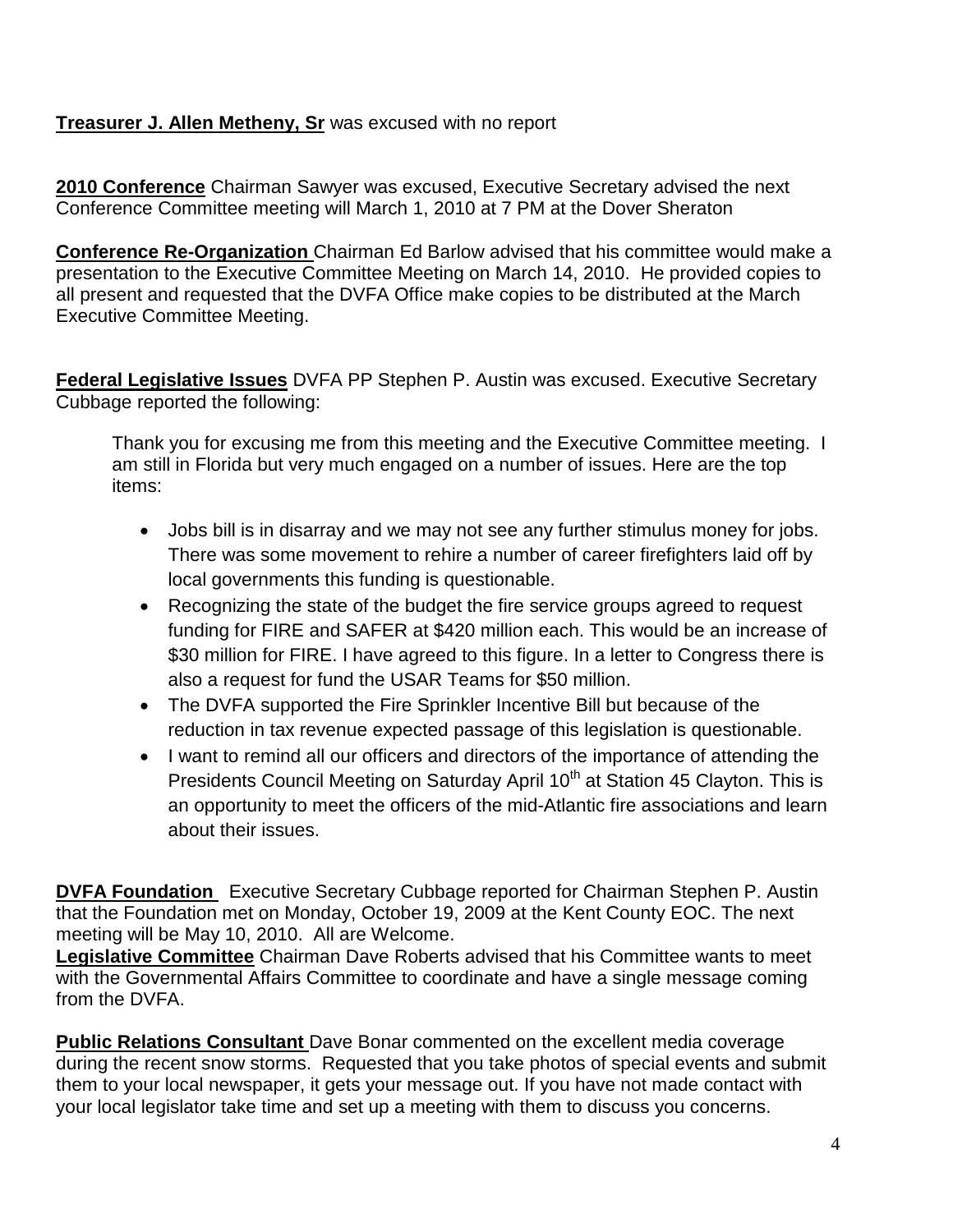**Communications** First Vice President Tobin read a letter from the Georgetown Fire Company requesting that the penalty for the submitting the pension be waived due to their pension officer having to work at the EOC during the recent snow storm.

## **Motion by Director Marvel, seconded by Director Boyer that the Penalty for late submission of the Georgetown Fire Company's pension be waived due to extenuating circumstances caused by the weather. Motion Carried**

**DVFA Office** Executive Secretary Cubbage reported on the following:

.

**NHSTA Review** Advised the review of the Delaware EMS System went very well, the Office of EMS will be receiving a draft copy of the report for review. The DVFA representative on the planning committee was Allen Metheny and he would like to Thank all of the presenters.

**Pension Update** Stated that all but two companies had all of their pension materials and payments in the required time. Advised that the transfer to the Pension Office would be over \$1.3 Million dollars.

**Comm. To Study EMS/Rescue Billing:** Reported that the Committee acting on behalf Of the State Insurance Commissioner have prepared a draft white paper for the Insurance Commissioner. The committee will be meeting to revise the report, the DVFA made several recommendations for changes to the draft.

Legislative Update Provided a copy of the DVFA Legislative Update #4 for the 145<sup>th</sup> General Assembly, Second Session

**Delaware Fire Service Revolving Loan Program** Advised that the application period for the Loan Program is now open and will close on May 14, 2010. Information on the program is posted on the DVFA web page.

**Greater Dover Foundation** Stated that the DVFA Office explored renting space at the GDF Community Building located at 101 W. Lockerman Street in Dover. At the present time the cost of rent would be prohibitive to the association.

**Dover Federal Credit Union** reported that the DVFA had been contacted in regards to becoming members of the Dover Federal Credit Union, They were advised that all members of the DVFA are eligible to join Del One Credit Union and as a group as large as the DVFA could not easily switch Credit Union. However, Dover Federal Credit Union may be contacting individual fire companies to explore their membership benefits.